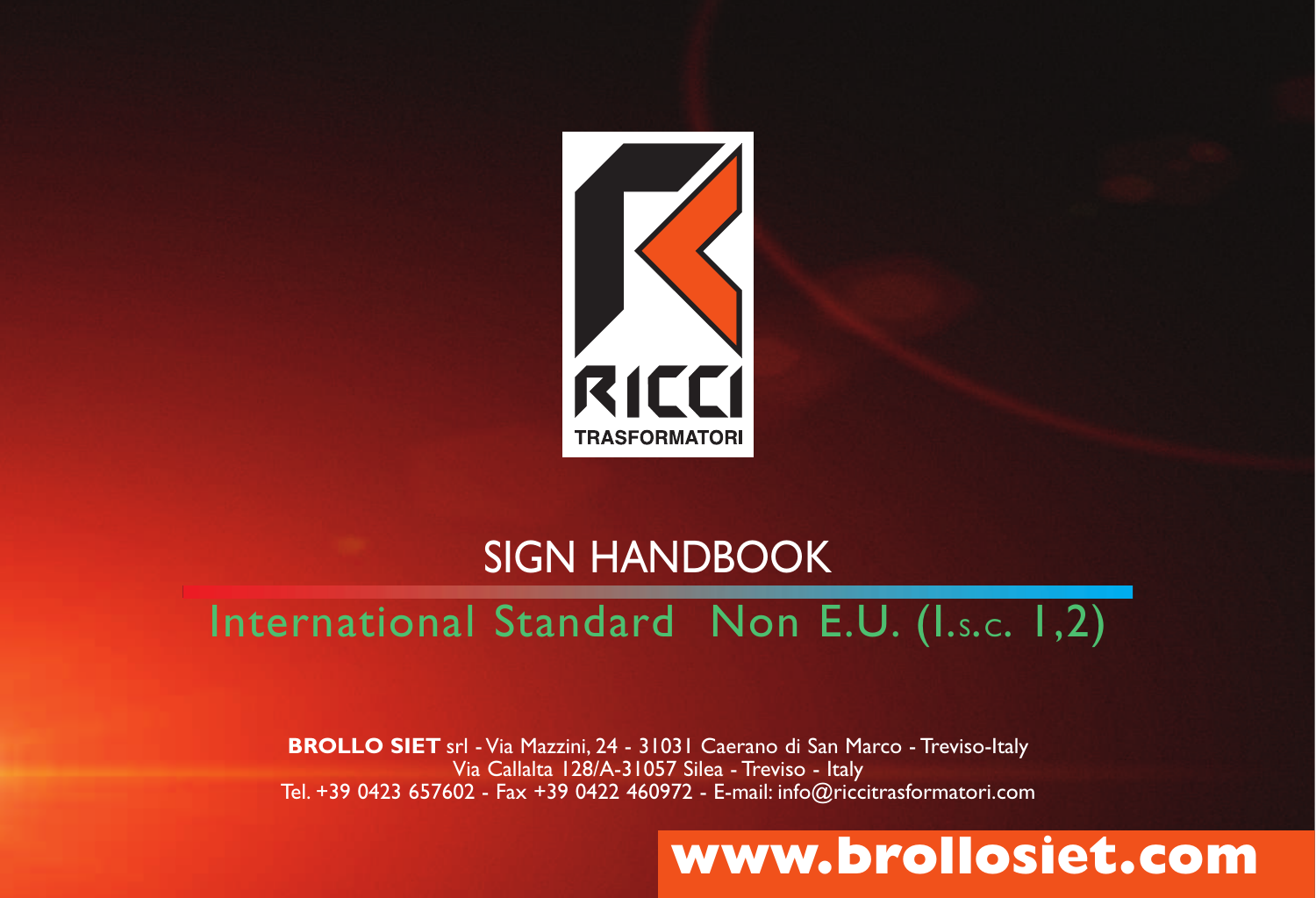## **Pure Neon filled tubes**

**LOADCHART: Approximate number of feet and meters of NEON filled tubes operated**

| <b>Diameter</b><br>(mm)         |                 | 25             |                | 22   |                | 20               |      | 18   |             | 15                      |                | 12  |                         | $\overline{10}$         |
|---------------------------------|-----------------|----------------|----------------|------|----------------|------------------|------|------|-------------|-------------------------|----------------|-----|-------------------------|-------------------------|
| <b>Secondary</b><br>Voltage (V) | feet            | m              | feet           | m    | feet           | m                | feet | m    | feet        | m                       | feet           | m   | feet                    | m                       |
| 15000                           | 0 <sub>2</sub>  | 3 <sub>1</sub> | 85             | 25,8 | 78             | 23,7             | 72   | 21,9 | 60          | 8,2                     | 45             | 3,7 | 36                      | 10,9                    |
| 12000                           | 79              | 24             | 67             | 20,4 | 61             | 18,5             | 55   | 16,7 | 45          | 13,7                    | 35             | 106 | 29                      | 8,8                     |
| 10000                           | 73              | 22,2           | 62             | 8,8  | 55             | 6,7              | 48   | 14,6 | 39          | 11,9                    | 31             | 9,4 | 25                      | 7,6                     |
| 9000                            | 67              | 20,4           | 57             | 17,3 | 48             | 14,6             | 40   | 12,2 | 33          | $\overline{10}$         | 26             | 7,9 | 21                      | 6,4                     |
| 7500                            | 51              | 15,5           | 4 <sub>1</sub> | 12,5 | 34             | $\overline{0,3}$ | 28   | 8,5  | 24          | 7,3                     | 20             | 6,1 | 17                      | 5,2                     |
| 6000                            | 40              | 12,2           | 34             | 10,3 | 28             | 8,5              | 23   | 7    | $\sqrt{9}$  | 5,8                     | 16             | 4,9 | 13                      | 4                       |
| 5000                            | 33              | $\overline{0}$ | 28             | 8,5  | 23             | 7                | 9    | 5,8  | 17          | 5,2                     | 12             | 3,6 | $\overline{10}$         | $\overline{\mathbf{3}}$ |
| 4000                            | 27              | 8,2            | 23             | 7    | 9              | 5,8              | 16   | 4,9  | 13          | 4                       | $\overline{0}$ | 3   | 8                       | 2,4                     |
| 3000                            | $\overline{17}$ | 5,2            | $\overline{4}$ | 4,3  | $\overline{2}$ | 3,6              | П    | 3,3  | $\mathbf 0$ | $\overline{\mathbf{3}}$ | 8              | 2,4 | $\boldsymbol{6}$        | 1,8                     |
| 2000                            |                 |                |                |      |                |                  |      |      | 7           | 2,1                     | 6              | 1,8 | $\overline{\mathbf{4}}$ | ,2                      |

Deduct one feet (30,5 cm) per each couple of electrodes. Revised based on average grades of tubing, correct gas pressure, high voltage cable (GTO 15) less than<br>25 feet per installation and primary voltage supply at rated v

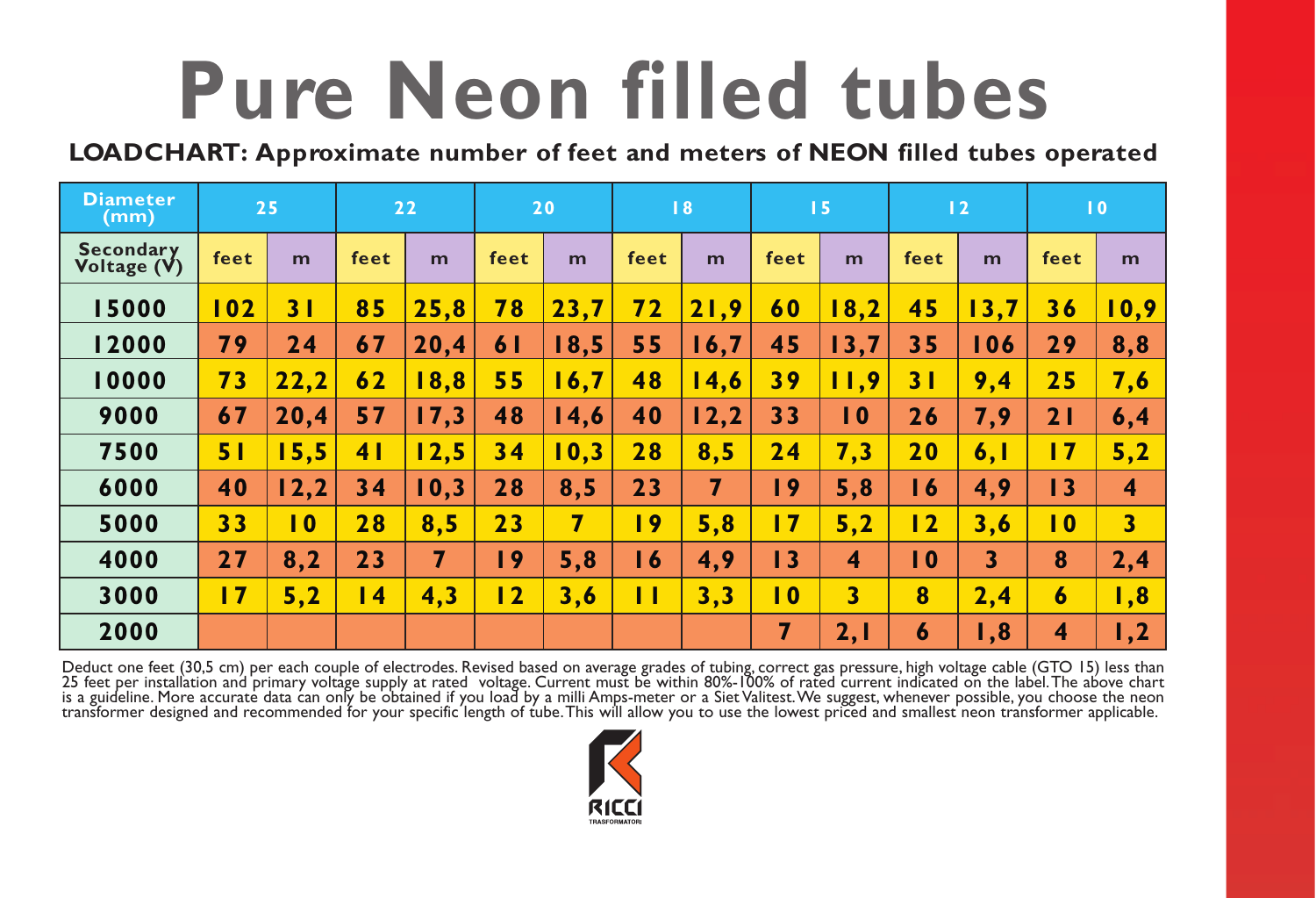# **Argon mixture - filled tubes**

**LOADCHART: Approximate number of feet and meters of mercury filled tubes operated**

| <b>Diameter</b><br>(mm)         |                | 25   |                | 22               |                | 20   |      | 8    |                     | 15   |                | 12   |                | $\overline{10}$ |
|---------------------------------|----------------|------|----------------|------------------|----------------|------|------|------|---------------------|------|----------------|------|----------------|-----------------|
| <b>Secondary</b><br>Voltage (V) | feet           | m    | feet           | m                | feet           | m    | feet | m    | feet                | m    | feet           | m    | feet           | m               |
| 15000                           | 120            | 36,5 | 100            | 30.4             | 90             | 27.4 | 80   | 24,3 | 72                  | 21,9 | 54             | 6,4  | 44             | 13,4            |
| 12000                           | 95             | 28,9 | 79             | 24               | 70             | 21,3 | 62   | 18,8 | 55                  | 16,7 | 42             | 12,8 | 35             | 10,6            |
| 10500                           | 88             | 26,8 | 73             | 22,2             | 63             | 19,2 | 54   | 16,4 | 48                  | 14,6 | 37             | 11,2 | 30             | 9,1             |
| 9000                            | 80             | 24,3 | 67             | 20,4             | 55             | 16,7 | 45   | 13,7 | 40                  | 12,2 | 31             | 9,4  | 25             | 7,6             |
| 7500                            | 6 <sub>1</sub> | 18,5 | 48             | 4,6              | 39             | 11,9 | 35   | 10,6 | 3 <sub>1</sub>      | 9,4  | 25             | 7,6  | 20             | 6,1             |
| 6000                            | 48             | 14,6 | 40             | 12,2             | 32             | 9,7  | 28   | 8,5  | 24                  | 7,3  | 9              | 5,8  | 16             | 4,9             |
| 5000                            | 40             | 12,2 | 33             | $\boldsymbol{0}$ | 27             | 8,2  | 23   | 7    | 20                  | 6,1  | 5              | 4,6  | $\overline{2}$ | 3,6             |
| 4000                            | 32             | 9,7  | 27             | 8,2              | 22             | 6,7  | 9    | 5,8  | $\ddot{\mathbf{6}}$ | 4,9  | $\overline{2}$ | 3, 6 | 9              | 2,7             |
| 3000                            | 22             | 6,7  | $\overline{8}$ | 5,5              | $\overline{6}$ | 4,9  | 4    | 4,3  | $\overline{2}$      | 3,6  | 9              | 2,7  | 7              | 2,1             |
| 2000                            |                |      |                |                  |                |      |      |      | 9                   | 2,7  | 7              | 2, I | $\overline{5}$ | 1,5             |

Deduct one feet (30,5 cm) per each couple of electrodes. Revised based on average grades of tubing, correct gas pressure, high voltage cable (GTO 15) less than<br>25 feet per installation and primary voltage supply at rated v

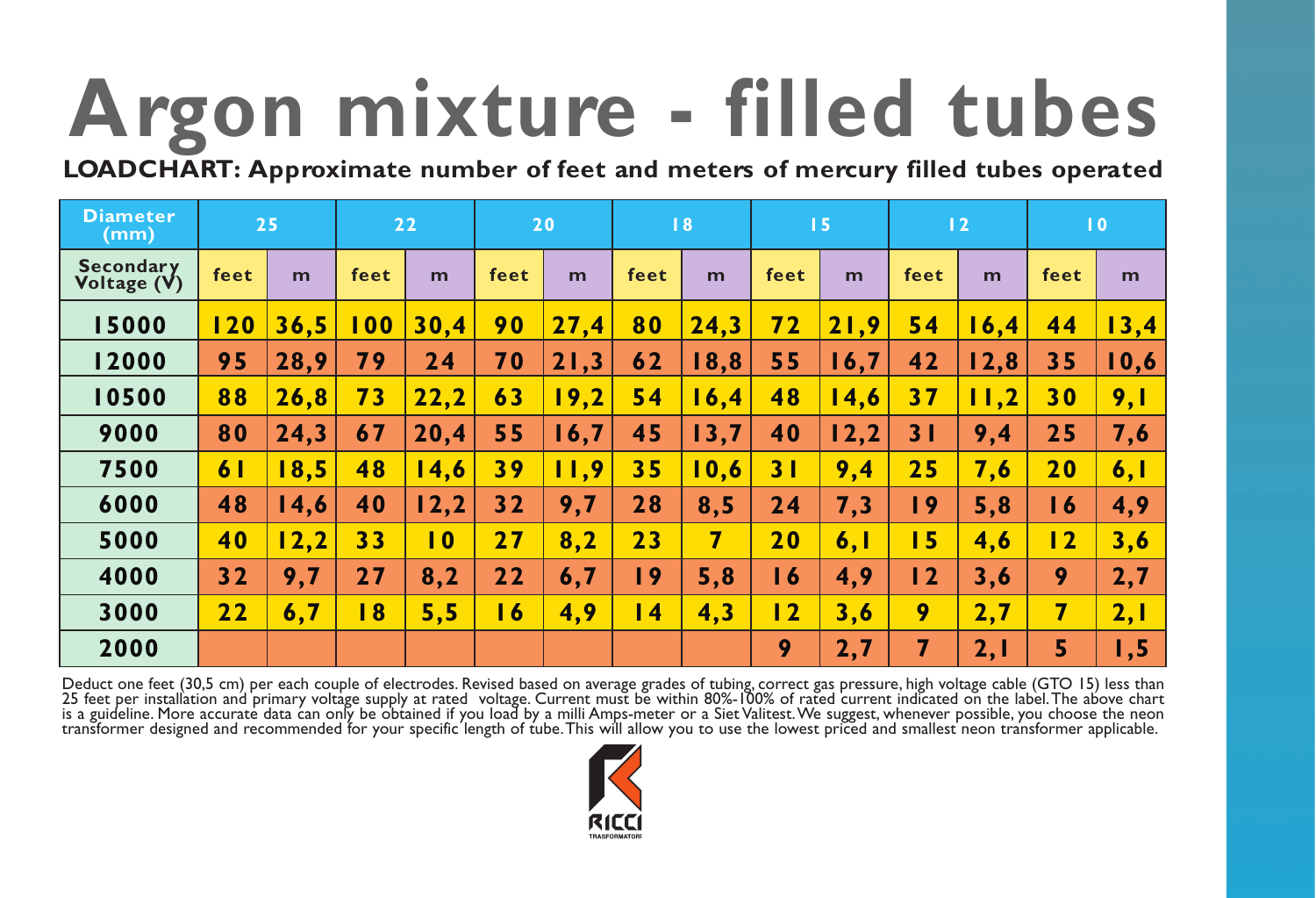## **Useful suggestions**

#### **Recommended cable:**

| <b>Diameter</b> | Voltage |
|-----------------|---------|
| mm              | kV      |
| 4,8             | 5       |
| 6,3             | l 0     |
| R               | 15      |

**Silicone cables accordingly to UL 814:**

| Type             |       | <b>Diameter</b> |                 | <b>Voltage</b> Section |
|------------------|-------|-----------------|-----------------|------------------------|
|                  | inch  | mm              | k V             | <b>AWG</b>             |
| GTO <sub>5</sub> | 1/4   | 6, 5            |                 | l 8                    |
| GTO 10           | 9/32  | 7,2             | $\overline{10}$ | 18                     |
| <b>GTO 15</b>    | 10/32 | 8,5             | l 5             | I 4                    |

#### **Cable length:**

| Recommended limiting values for single wiring length |      |                 |        |           |      |           |      |           |      |           |        |           |
|------------------------------------------------------|------|-----------------|--------|-----------|------|-----------|------|-----------|------|-----------|--------|-----------|
| Voltage to earth                                     | l kV |                 | $2$ kV |           | 3 kV |           | 4 kV |           | 5 kV |           | 7.5 kV |           |
| Type of gas in the tube                              | Hg   | <b>Ne</b>       | Hg     | <b>Ne</b> | Hg   | <b>Ne</b> | Hg   | <b>Ne</b> | Hg   | <b>Ne</b> |        | <b>Ne</b> |
| <b>Not shielded Cables</b>                           | 40   | 20 <sup>°</sup> | 30     |           | 20   |           |      |           | 10   |           |        |           |
| <b>Shielded Cables</b>                               |      |                 |        |           |      |           |      |           |      |           |        |           |

Example: transformer 9000/30 secondary voltage 4,5 -E - 4,5 refer to column 5kV.

#### **Relationship between lumen output and rating current per meter:**

| <b>Triphos</b> | <b>Coordinates</b> |        | Lumen per meter |                 |                                             |      |             |                   |      |  |  |
|----------------|--------------------|--------|-----------------|-----------------|---------------------------------------------|------|-------------|-------------------|------|--|--|
| White          |                    | C.I.E. | $12 \text{ mm}$ | $15 \text{ mm}$ |                                             |      | $20$ mm     | $25 \, \text{mm}$ |      |  |  |
| $\mathsf{R}$   | $\mathbf{x}$       | y      |                 |                 | 30 mA 30 mA 60 mA 60 mA 120 mA 60 mA 120 mA |      |             |                   |      |  |  |
| 2800           | 448                | 415    | 820             | 689             |                                             | 1049 | 803         | 820               | 1574 |  |  |
| 3000           | 438                | 413    | 852             | 72 I            | 1344                                        |      | $1180$ 2295 | 852               | 1508 |  |  |
| 3500           | 395                | 416    | 820             | 689             | 13 L                                        | 918  | 1836        | 656               | 1344 |  |  |
| 4100           | 376                | 366    | 787             | 656             | 1246                                        | 967  | 1770        | 656               | 1311 |  |  |
| 6500           | 319                | 353    | 787             | 656             | 279                                         | 15   | 2098        | 820               | 1541 |  |  |

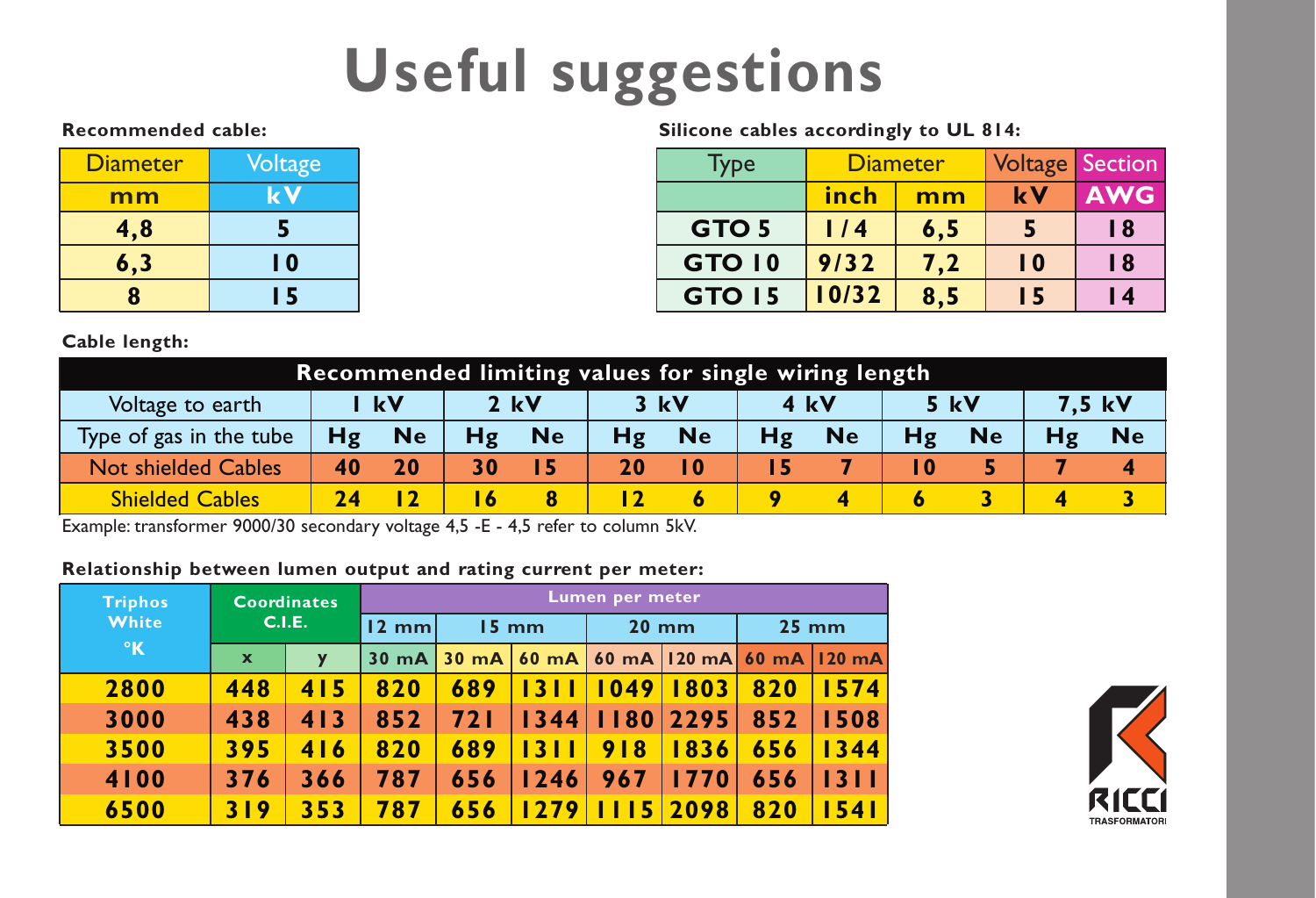| Tube diameter Ø |                 | <b>Blue Gas pressure</b> | Neon 100% pressure |      |  |  |  |
|-----------------|-----------------|--------------------------|--------------------|------|--|--|--|
| mm              | torr            | mbar                     | torr               | mbar |  |  |  |
| 8               | 16              | 21,4                     | 18                 | 24,0 |  |  |  |
| 9               | $\overline{14}$ | 18,7                     | 16                 | 21,4 |  |  |  |
| $\overline{10}$ | 12              | 16,0                     | $\overline{14}$    | 18,7 |  |  |  |
| П               | П               | 14,7                     | $\overline{1}$     | 17,4 |  |  |  |
| $\overline{2}$  | $\overline{10}$ | 13,4                     | 12                 | 16,0 |  |  |  |
| 13              | 9               | 12,0                     | П                  | 14,7 |  |  |  |
| 15              | 8               | 10,7                     | $\overline{10}$    | 13,4 |  |  |  |
| 18              | 7               | 9,3                      | 9                  | 12,0 |  |  |  |
| 20              | 6               | 8,0                      | 8                  | 10,7 |  |  |  |
| 22              | 6               | 8,0                      | 8                  | 10,7 |  |  |  |
| 25              | 5               | 6,7                      | 7                  | 9,3  |  |  |  |

**Recommended filling pressures for cold cathode tubes.**

#### **Recommended mecury quantity:**



UNITS SHORTER THAN 1,5 METERS Ø 1,9 mm Max 50 mg

UNITS LONGER THAN 1,5 METERS Ø 2,4 mm Max 100 mg





Siet Bombarding System



Siet Neon Station

Vacuum and pumping process are strictly related to the quality of the neon tubes.

#### **WARNING**:

bombarding current shall be 10 times greater than the rated current.